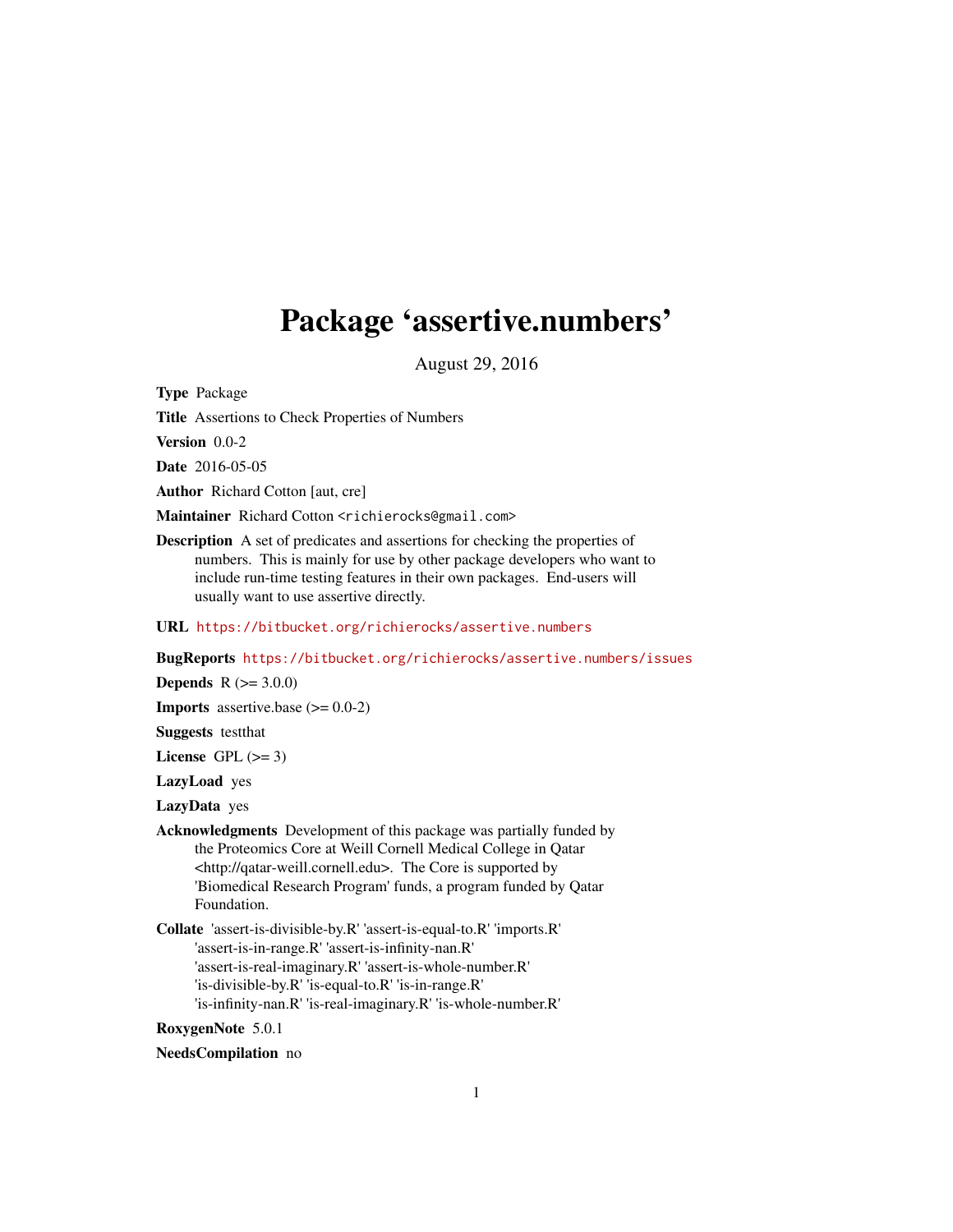<span id="page-1-0"></span>Repository CRAN Date/Publication 2016-05-09 21:37:47

# R topics documented:

| Index |  |
|-------|--|
|       |  |
|       |  |
|       |  |
|       |  |
|       |  |
|       |  |
|       |  |

assert\_all\_are\_divisible\_by

*Is the input divisible by a number?*

# Description

Checks to see if the input is divisible by some number.

```
assert_all_are_divisible_by(x, n, tol = 100 \times . Machine$double.eps,
  na_ignore = FALSE, severity = getOption("assertive.severity", "stop"))
assert_{any\_are\_divisible_by(x, n, tol = 100 * .Machine$double.eps,na_ignore = FALSE, severity = getOption("assertive.severity", "stop"))
assert_all_are_even(x, tol = 100 \times.Machine$double.eps, na_ignore = FALSE,
  severity = getOption("assertive.severity", "stop"))
assert_any_are_even(x, tol = 100 \times . Machine$double.eps, na_ignore = FALSE,
  severity = getOption("assertive.severity", "stop"))
assert_all_are_odd(x, tol = 100 \times .Machine$double.eps, na_ignore = FALSE,
  severity = getOption("assertive.severity", "stop"))
assert_any_are_odd(x, tol = 100 * .Machine$double.eps, na_ignore = FALSE,
  severity = getOption("assertive.severity", "stop"))
is_divisible_by(x, n, tol = 100 \times .Machine$double.eps,
  .xname = get_name_in.parent(x))is_even(x, tol = 100 \times .Machine$double.eps, .xname = get_name_in\_parent(x))
```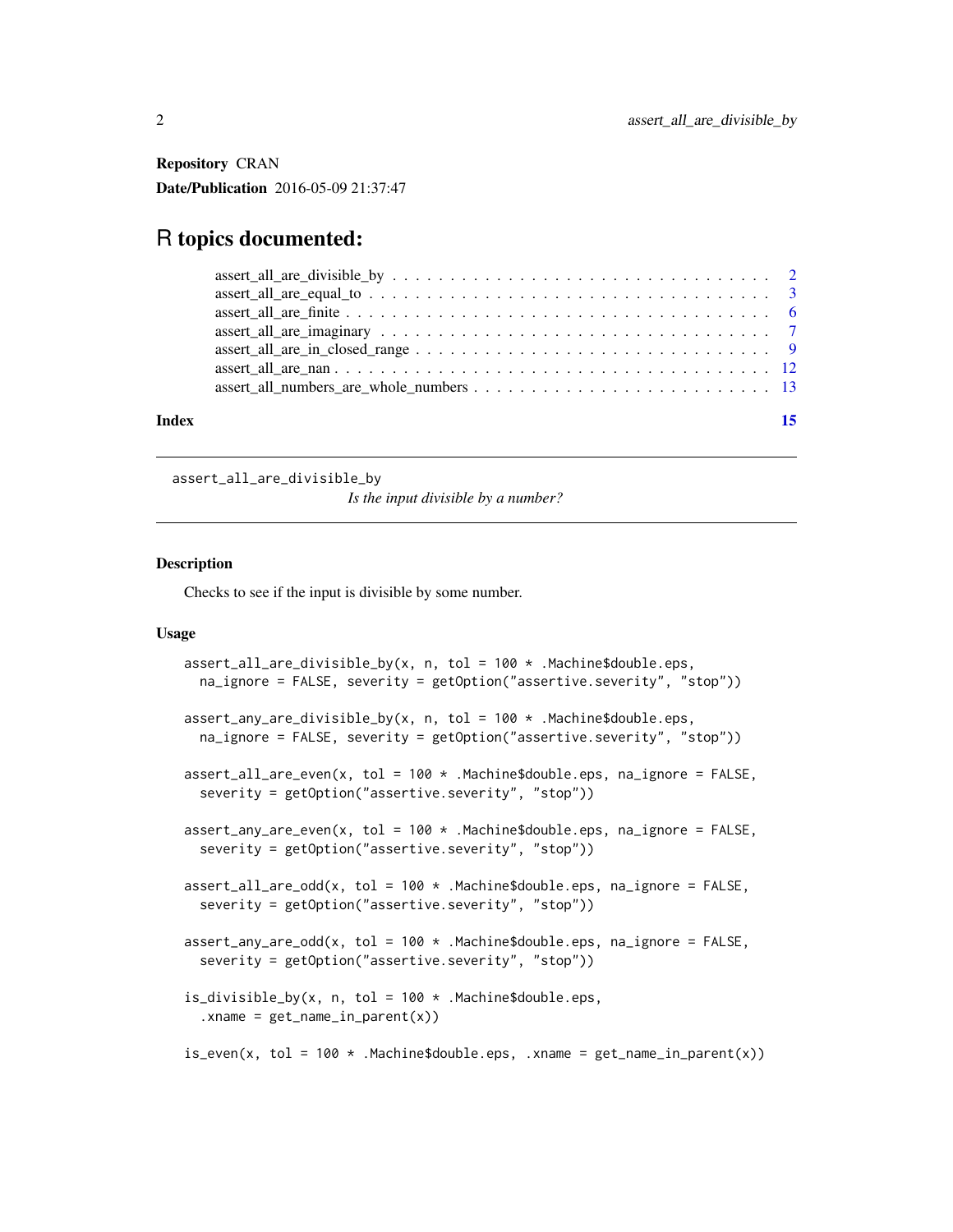<span id="page-2-0"></span> $is\_odd(x, tol = 100 * .Machine$double.eps, .xname = get_name_in\_parent(x))$ 

#### Arguments

| $\mathsf{x}$ | A numeric vector to divide.                                                                                                                                                                   |
|--------------|-----------------------------------------------------------------------------------------------------------------------------------------------------------------------------------------------|
| n            | A numeric vector to divide by.                                                                                                                                                                |
| tol          | Differences from zero smaller than tol are not considered.                                                                                                                                    |
| na_ignore    | A logical value. If FALSE, NA values cause an error; otherwise they do not. Like<br>na.rm in many stats package functions, except that the position of the failing<br>values does not change. |
| severity     | How severe should the consequences of the assertion be? Either "stop", "warning",<br>"message", or "none".                                                                                    |
| .xname       | Not intended to be used directly.                                                                                                                                                             |
|              |                                                                                                                                                                                               |

# Value

TRUE if the input x is divisible by n, within the specified tolerance.

#### Note

is\_even and is\_odd are shortcuts for divisibility by two.

#### See Also

is\_whole\_number

#### Examples

```
is_divisible_by(1:10, 3)
is_divisible_by(-5:5, -2)
is_divisible_by(1.5:10.5, c(1.5, 3.5))
assert_any_are_even(1:10)
assertive.base::dont_stop(assert_all_are_even(1:10))
```
assert\_all\_are\_equal\_to

*How does the input relate to a value?*

# Description

Is x equal/not equal/greater than/less than y?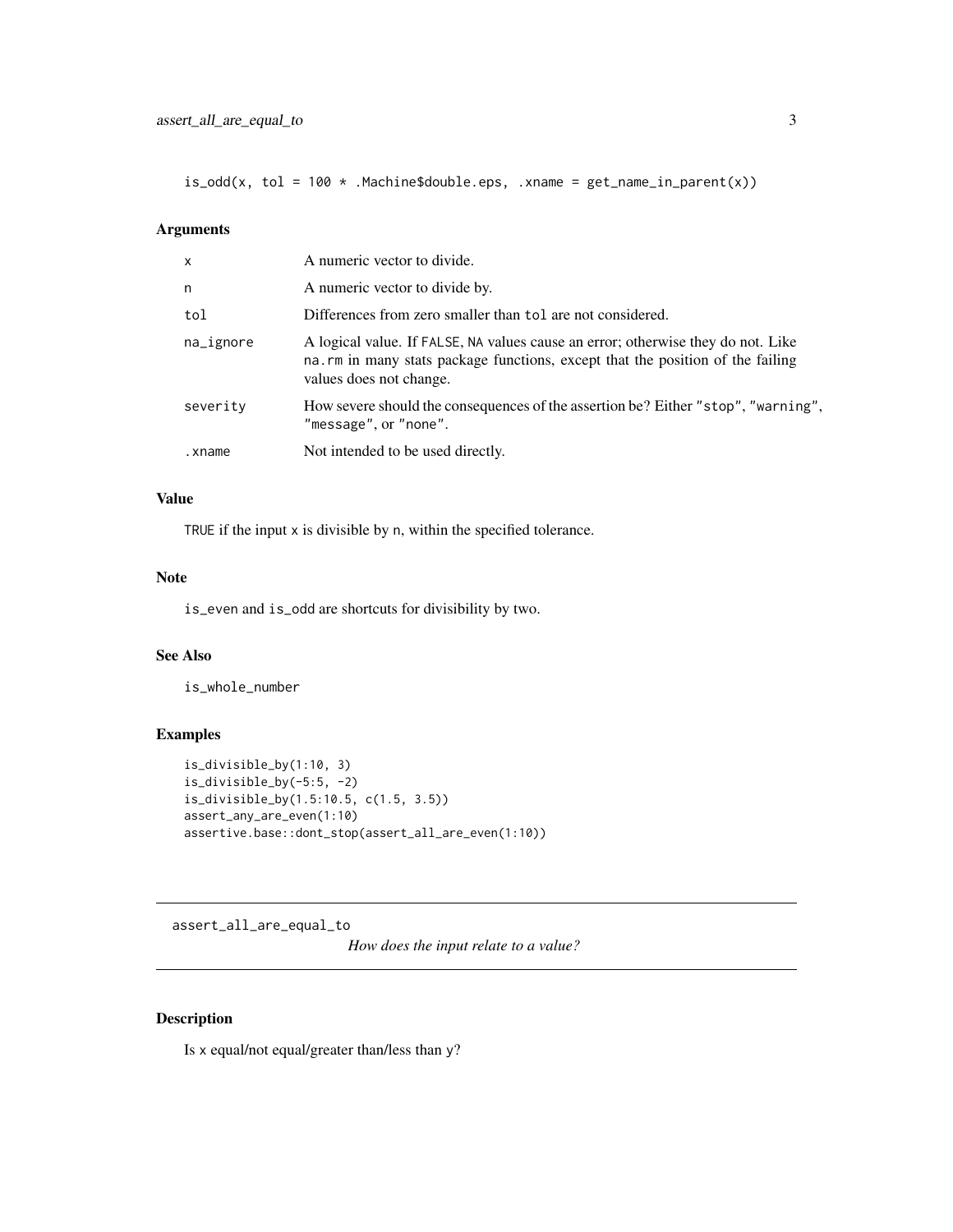```
assert_all_are_equal_to(x, y, tol = 100 * .Machine$double.eps,
  na_ignore = FALSE, severity = getOption("assertive.severity", "stop"))
assert_any_are_equal_to(x, y, tol = 100 * .Machine$double.eps,
  na_ignore = FALSE, severity = getOption("assertive.severity", "stop"))
assert\_all\_are\_not\_equal\_to(x, y, tol = 100 * .Machine$double.eps,na_ignore = FALSE, severity = getOption("assertive.severity", "stop"))
assert_{any\_are\_not\_equal\_to(x, y, tol = 100 * .Machine$double.eps,na_ignore = FALSE, severity = getOption("assertive.severity", "stop"))
assert_all_are_greater_than(x, y, na_ignore = FALSE,
  severity = getOption("assertive.severity", "stop"))
assert_any_are_greater_than(x, y, na_ignore = FALSE,
  severity = getOption("assertive.severity", "stop"))
assert_all_are_greater_than_or_equal_to(x, y, na_ignore = FALSE,
  severity = getOption("assertive.severity", "stop"))
assert_any_are_greater_than_or_equal_to(x, y, na_ignore = FALSE,
  severity = getOption("assertive.severity", "stop"))
assert\_all\_are\_less\_than(x, y, na\_ignore = FALSE,severity = getOption("assertive.severity", "stop"))
assert_any_are_less_than(x, y, na_ignore = FALSE,
  severity = getOption("assertive.severity", "stop"))
assert\_all\_are\_less\_than\_or\_equal\_to(x, y, na\_ignore = FALSE,severity = getOption("assertive.severity", "stop"))
assert_any_are_less_than_or_equal_to(x, y, na_ignore = FALSE,
  severity = getOption("assertive.severity", "stop"))
is\_equal\_to(x, y, tol = 100 * .Machine$double.eps,xname = get_name_in_parent(x), .yname = get_name_in_parent(x))
is\_not\_equal\_to(x, y, tol = 100 * .Machine$double.eps,. xname = get_name_in\_parent(x), . yname = get_name_in\_parent(x))
is\_greater\_than(x, y, .xname = get\_name\_in\_parent(x),.yname = get_name_in\_parent(x))
is_greater_than_or_equal_to(x, y, .xname = get_name_in_parent(x),
  . yname = get_name_in_parent(x))
```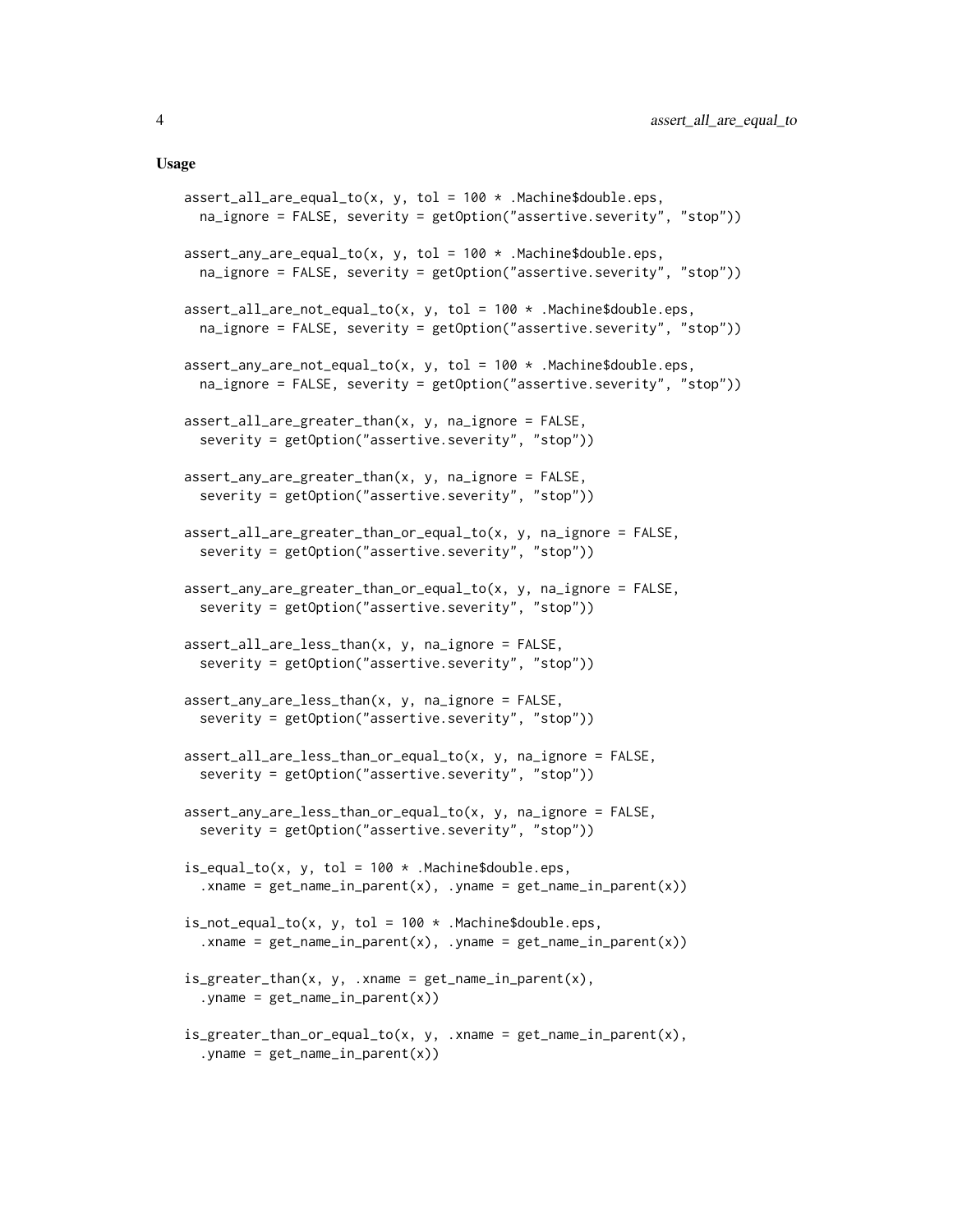```
is\_less\_than(x, y, .xname = get\_name\_in\_parent(x),
  .yname = get_name_in_parent(x))
is_less_than_or_equal_to(x, y, .xname = get_name_in_parent(x),
  .yname = get_name_in\_parent(x))
```
#### Arguments

| X         | A numeric vector.                                                                                                                                                                              |
|-----------|------------------------------------------------------------------------------------------------------------------------------------------------------------------------------------------------|
| У         | Another numeric vector, typically scalar or the same length as x. See note.                                                                                                                    |
| tol       | Values within tol are considered equal.                                                                                                                                                        |
| na_ignore | A logical value. If FALSE, NA values cause an error; otherwise they do not. Like<br>na. rm in many stats package functions, except that the position of the failing<br>values does not change. |
| severity  | How severe should the consequences of the assertion be? Either "stop", "warning",<br>"message", or "none".                                                                                     |
| .xname    | Not intended to be used directly.                                                                                                                                                              |
| yname.    | Not intended to be used directly.                                                                                                                                                              |

#### Value

TRUE if the input x is equal/not equal/greater than/less than y

### Note

The usual recycling rules apply when x and y are different lengths. See Intro to R for details: [https:](https://cran.r-project.org/doc/manuals/r-devel/R-intro.html#Vector-arithmetic) [//cran.r-project.org/doc/manuals/r-devel/R-intro.html#Vector-arithmetic](https://cran.r-project.org/doc/manuals/r-devel/R-intro.html#Vector-arithmetic) [https://](https://cran.r-project.org/doc/manuals/r-devel/R-intro.html#The-recycling-rule) [cran.r-project.org/doc/manuals/r-devel/R-intro.html#The-recycling-rule](https://cran.r-project.org/doc/manuals/r-devel/R-intro.html#The-recycling-rule)

#### Examples

```
# Approximate and exact floating point comparisons:
# See FAQ on R 7.31
x \leftarrow sqrt(2) * sqrt(2)is_equal_to(x, 2)
is\_equal_to(x, 2, tol = 0)is_not_equal_to(x, 2)
is\_not\_equal\_to(x, 2, tol = 0)# Elements of x and y are recycled
is_equal_to(1:6, 1:3)
# Inequalities
x \leq c(1 - . \text{Machine}\ #double.neg.eps, 1, 1 + . Machine $double.eps)
is_greater_than(x, 1)
is_greater_than_or_equal_to(x, 1)
is_less_than(x, 1)
is_less_than_or_equal_to(x, 1)
```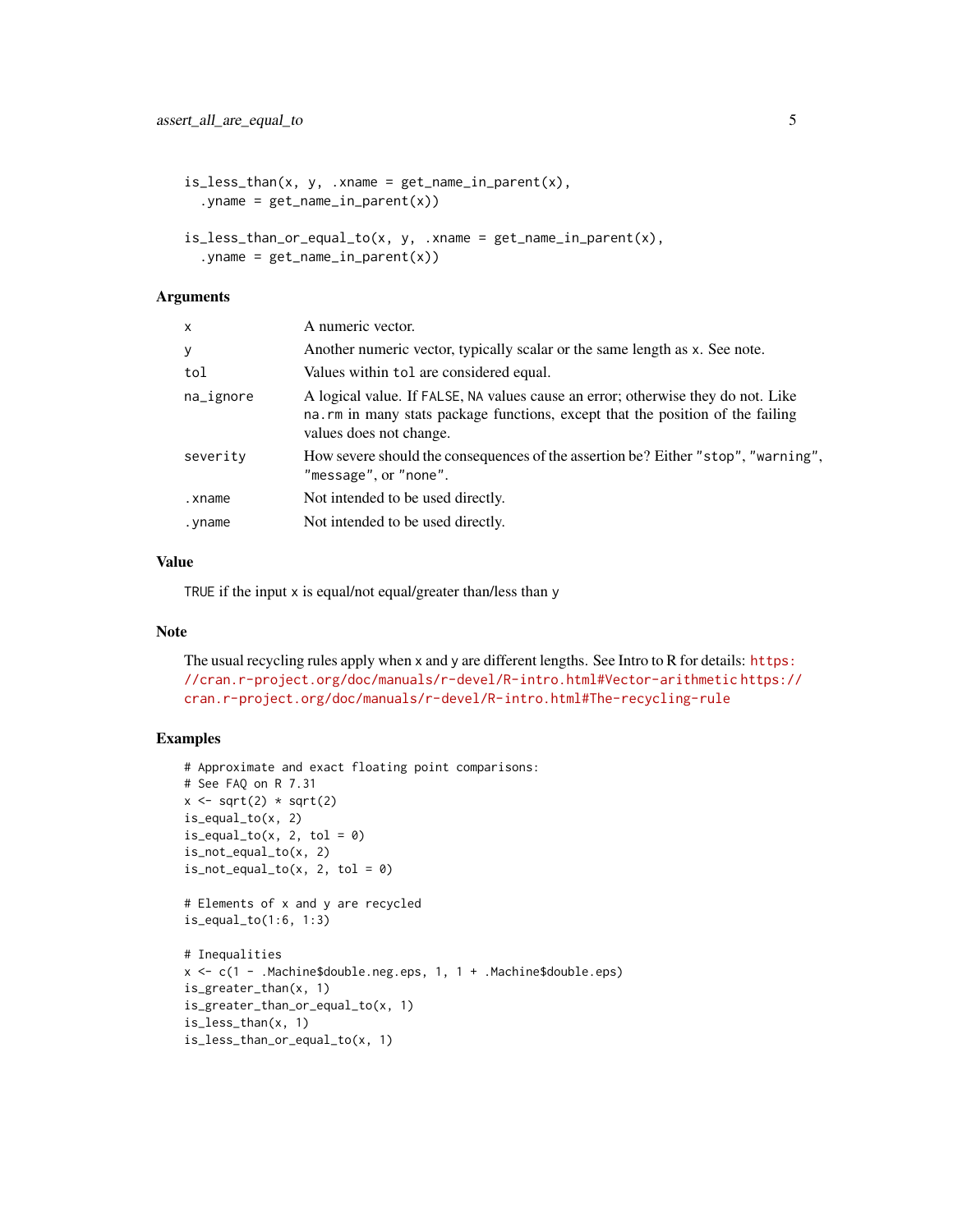#### <span id="page-5-0"></span>Description

Checks to see if the inputs are (in)finite.

#### Usage

```
assert_all_are_finite(x, severity = getOption("assertive.severity", "stop"))
assert_any_are_finite(x, severity = getOption("assertive.severity", "stop"))
assert_all_are_infinite(x, severity = getOption("assertive.severity", "stop"))
assert_any_are_infinite(x, severity = getOption("assertive.severity", "stop"))
assert_all_are_negative_infinity(x, severity = getOption("assertive.severity",
  "stop"))
assert_any_are_negative_infinity(x, severity = getOption("assertive.severity",
  "stop"))
assert_all_are_positive_infinity(x, severity = getOption("assertive.severity",
  "stop"))
assert_any_are_positive_infinity(x, severity = getOption("assertive.severity",
  "stop"))
is_finite(x, .xname = get_name_in_parent(x))
is\_infinite(x, .xname = get\_name_in\_parent(x))is\_negative\_infinity(x, .xname = get\_name_in\_parent(x))is\_positive\_infinity(x, .xname = get\_name_in\_parent(x))
```
# Arguments

|          | Input to check.                                                                                            |
|----------|------------------------------------------------------------------------------------------------------------|
| severity | How severe should the consequences of the assertion be? Either "stop", "warning",<br>"message", or "none". |
| .xname   | Not intended to be used directly.                                                                          |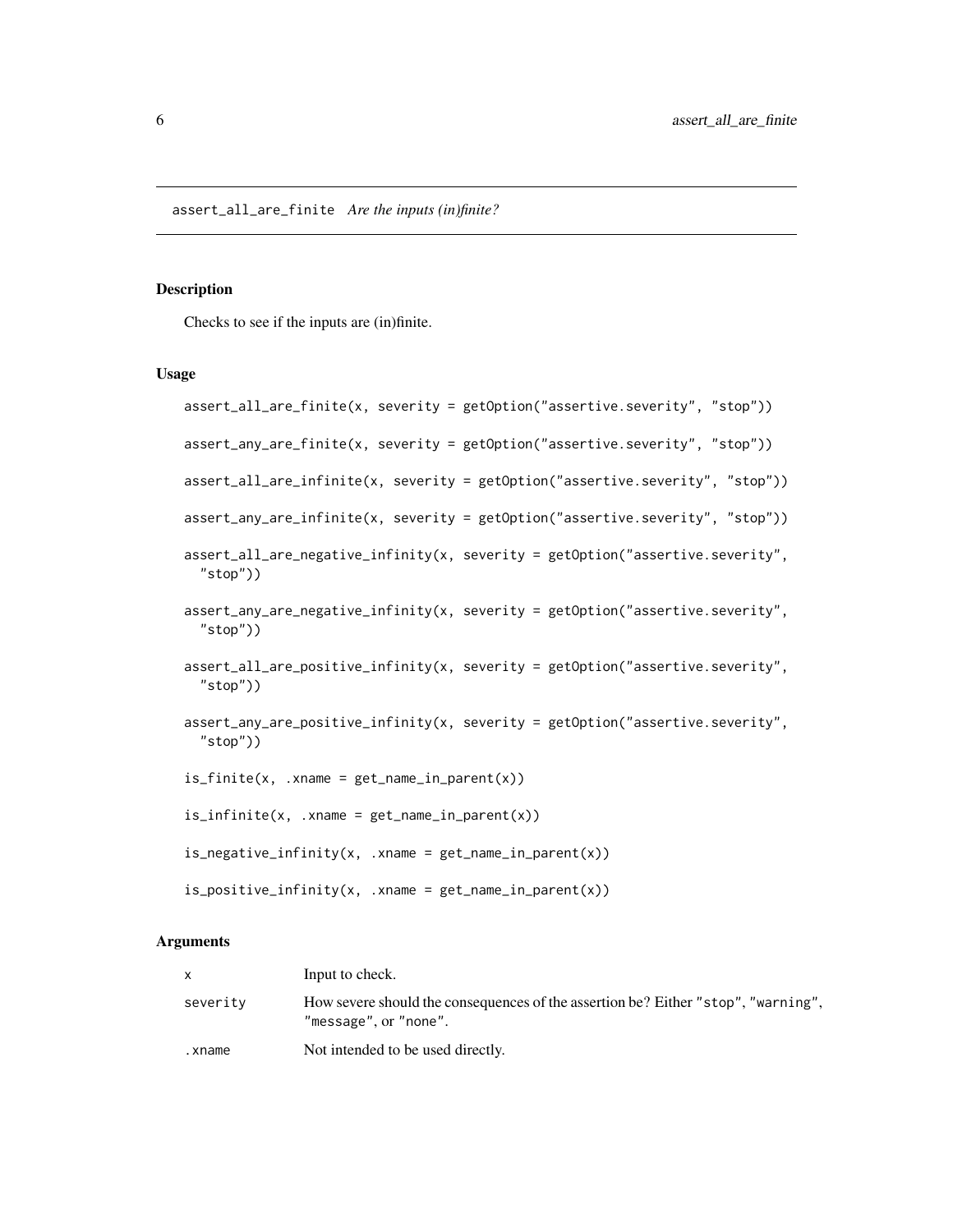#### <span id="page-6-0"></span>Value

is\_finite wraps is.finite, showing the names of the inputs in the answer. is\_infinite works likewise for is.infinite. The assert\_\* functions return nothing but throw an error if the corresponding is\_\* function returns FALSE.

### See Also

[is.finite](#page-0-0)

#### Examples

```
x \leq -c(0, \text{Inf}, -\text{Inf}, \text{NA}, \text{NaN})is_finite(x)
is_infinite(x)
is_positive_infinity(x)
is_negative_infinity(x)
assert_all_are_finite(1:10)
assert_any_are_finite(c(1, Inf))
assert_all_are_infinite(c(Inf, -Inf))
assertive.base::dont_stop(assert_all_are_finite(c(0, Inf, -Inf, NA, NaN)))
```
assert\_all\_are\_imaginary

*Is the input real/imaginary?*

#### **Description**

Checks to see if the input is real or imaginary.

```
assert_all_are_imaginary(x, tol = 100 \times . Machine$double.eps,
  na_ignore = FALSE, severity = getOption("assertive.severity", "stop"))
assert_any_are_imaginary(x, tol = 100 * .Machine$double.eps,
  na_ignore = FALSE, severity = getOption("assertive.severity", "stop"))
assert_all_are_real(x, tol = 100 \times .Machine$double.eps, na_ignore = FALSE,
  severity = getOption("assertive.severity", "stop"))
assert_any_are_real(x, tol = 100 \times .Machine$double.eps, na_ignore = FALSE,
  severity = getOption("assertive.severity", "stop"))
is_imaginary(x, tol = 100 *. Machine$double.eps,
  xname = get_name_in_parent(x))
is_real(x, tol = 100 \times .Machine$double.eps, .xname = get_name_in\_parent(x))
```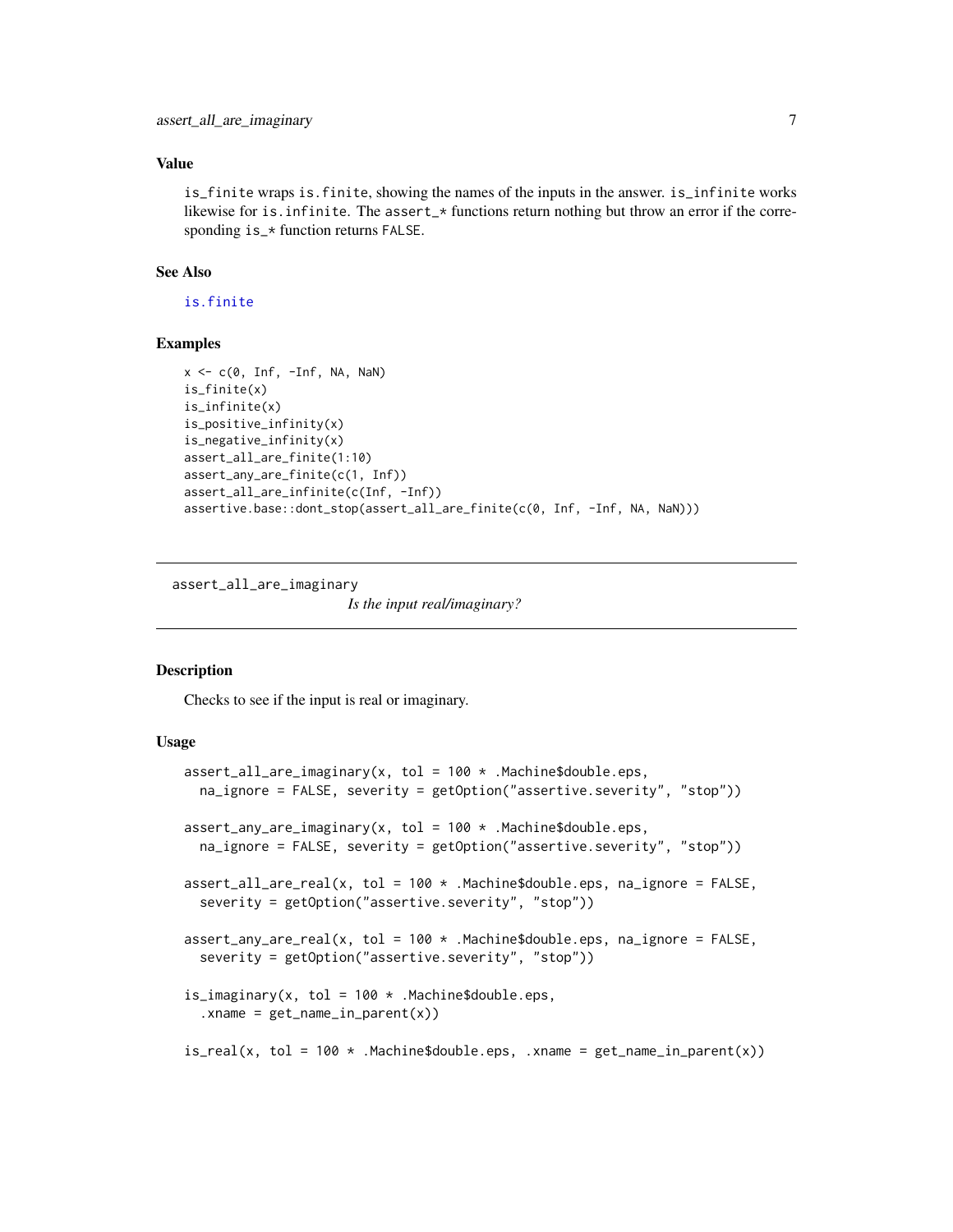#### <span id="page-7-0"></span>Arguments

| $\mathsf{x}$ | Input to check.                                                                                                                                                                                |
|--------------|------------------------------------------------------------------------------------------------------------------------------------------------------------------------------------------------|
| tol          | Imaginary/real components smaller than tol are not considered.                                                                                                                                 |
| na_ignore    | A logical value. If FALSE, NA values cause an error; otherwise they do not. Like<br>na. rm in many stats package functions, except that the position of the failing<br>values does not change. |
| severity     | How severe should the consequences of the assertion be? Either "stop", "warning",<br>"message", or "none".                                                                                     |
| .xname       | Not intended to be used directly.                                                                                                                                                              |

# Value

TRUE if the input has imaginary component equal to zero. The assert\_\* functions return nothing but throw an error if the corresponding is\_\* function returns FALSE.

#### See Also

[complex](#page-0-0)

#### Examples

```
(x \le - with(expand.grid(re = -1:1, im = -1:1), re + im * 1i))
is_real(x)
is_imaginary(x)
# By default, very small imaginary/real components are ignored.
x <- .Machine$double.eps * (1 + 1i)
is_real(x)
is_real(x, 0)
is_imaginary(x)
is_imaginary(x, 0)
# numbers with both a real and imaginary component return FALSE
# (since they are neither purely real nor purely imaginary)
cmplx <- 1 + 1i
is_real(cmplx)
is_imaginary(cmplx)
assert_all_are_real(1:10)
assert_all_are_real(1:10 + 0i)
assert_any_are_real(c(1i, 0))
assert_all_are_imaginary(1:10 * 1i)
assert_any_are_imaginary(c(1i, 0))
assertive.base::dont_stop(assert_all_are_real(x))
assertive.base::dont_stop(assert_all_are_imaginary(x))
```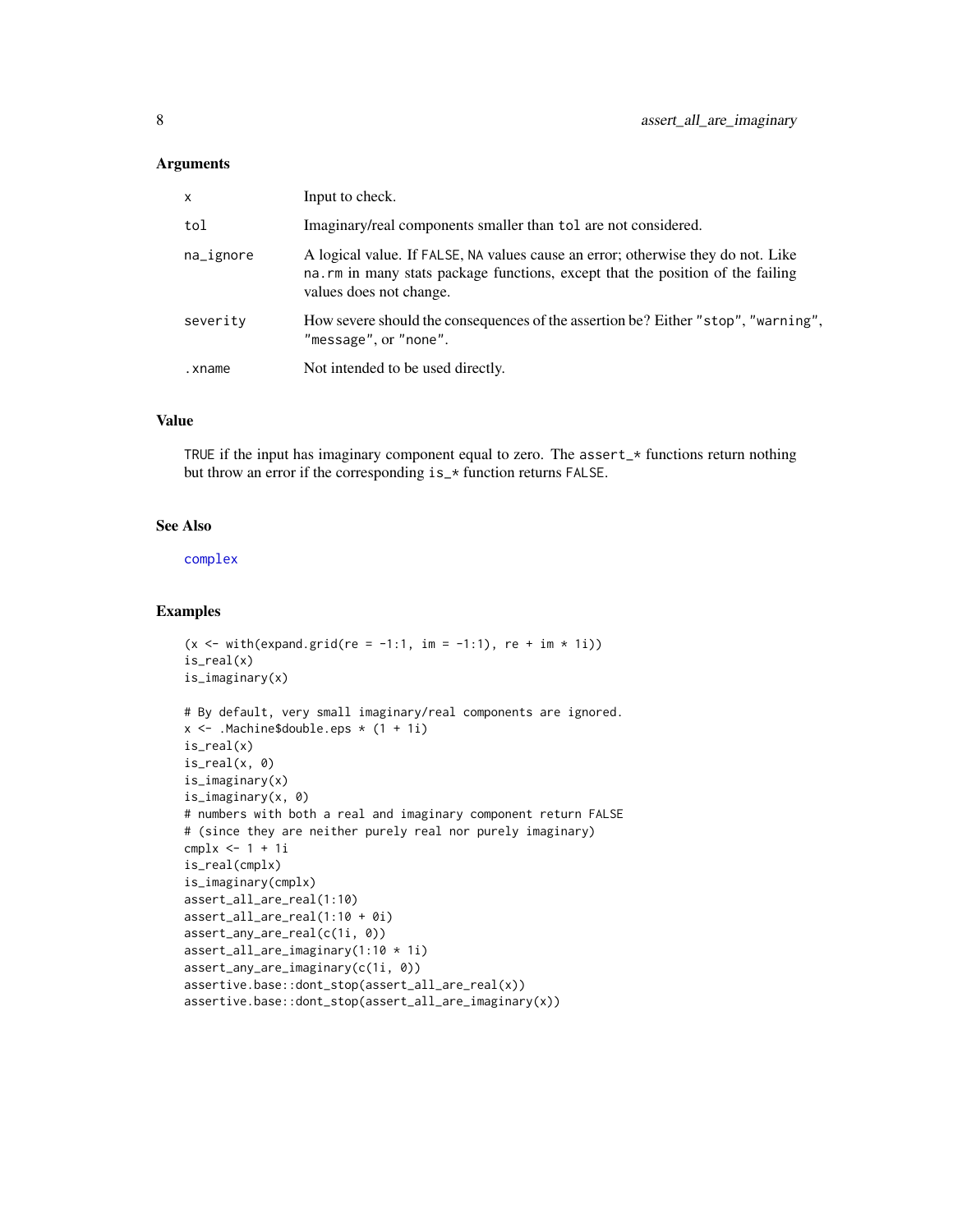<span id="page-8-0"></span>assert\_all\_are\_in\_closed\_range *Is the input in range?*

#### **Description**

Checks to see if the input is within an numeric interval.

```
assert_all_are_in_closed_range(x, lower = -Inf, upper = Inf,
  na_ignore = FALSE, severity = getOption("assertive.severity", "stop"))
assert_any_are_in_closed_range(x, lower = -Inf, upper = Inf,
  na_ignore = FALSE, severity = getOption("assertive.severity", "stop"))
assert_all_are_in_left_open_range(x, lower = -Inf, upper = Inf,
 na_ignore = FALSE, severity = getOption("assertive.severity", "stop"))
assert_any_are_in_left_open_range(x, lower = -Inf, upper = Inf,
 na_ignore = FALSE, severity = getOption("assertive.severity", "stop"))
assert_all_are_in_open_range(x, lower = -Inf, upper = Inf,
 na_ignore = FALSE, severity = getOption("assertive.severity", "stop"))
assert\_any\_are\_in\_open\_range(x, lower = -Inf, upper = Inf,na_ignore = FALSE, severity = getOption("assertive.severity", "stop"))
assert\_all\_are\_in\_range(x, lower = -Inf, upper = Inf,lower_is_strict = FALSE, upper_is_strict = FALSE, na_ignore = FALSE,
  severity = getOption("assertive.severity", "stop"))
assert\_any\_are\_in\_range(x, lower = -Inf, upper = Inf,lower_is_strict = FALSE, upper_is_strict = FALSE, na_ignore = FALSE,
  severity = getOption("assertive.severity", "stop"))
assert\_all\_are_in\_right\_open\_range(x, lower = -Inf, upper = Inf,na_ignore = FALSE, severity = getOption("assertive.severity", "stop"))
assert_any_are_in_right_open_range(x, lower = -Inf, upper = Inf,
 na_ignore = FALSE, severity = getOption("assertive.severity", "stop"))
assert_all_are_negative(x, na_ignore = FALSE,
  severity = getOption("assertive.severity", "stop"))
assert_any_are_negative(x, na_ignore = FALSE,
 severity = getOption("assertive.severity", "stop"))
```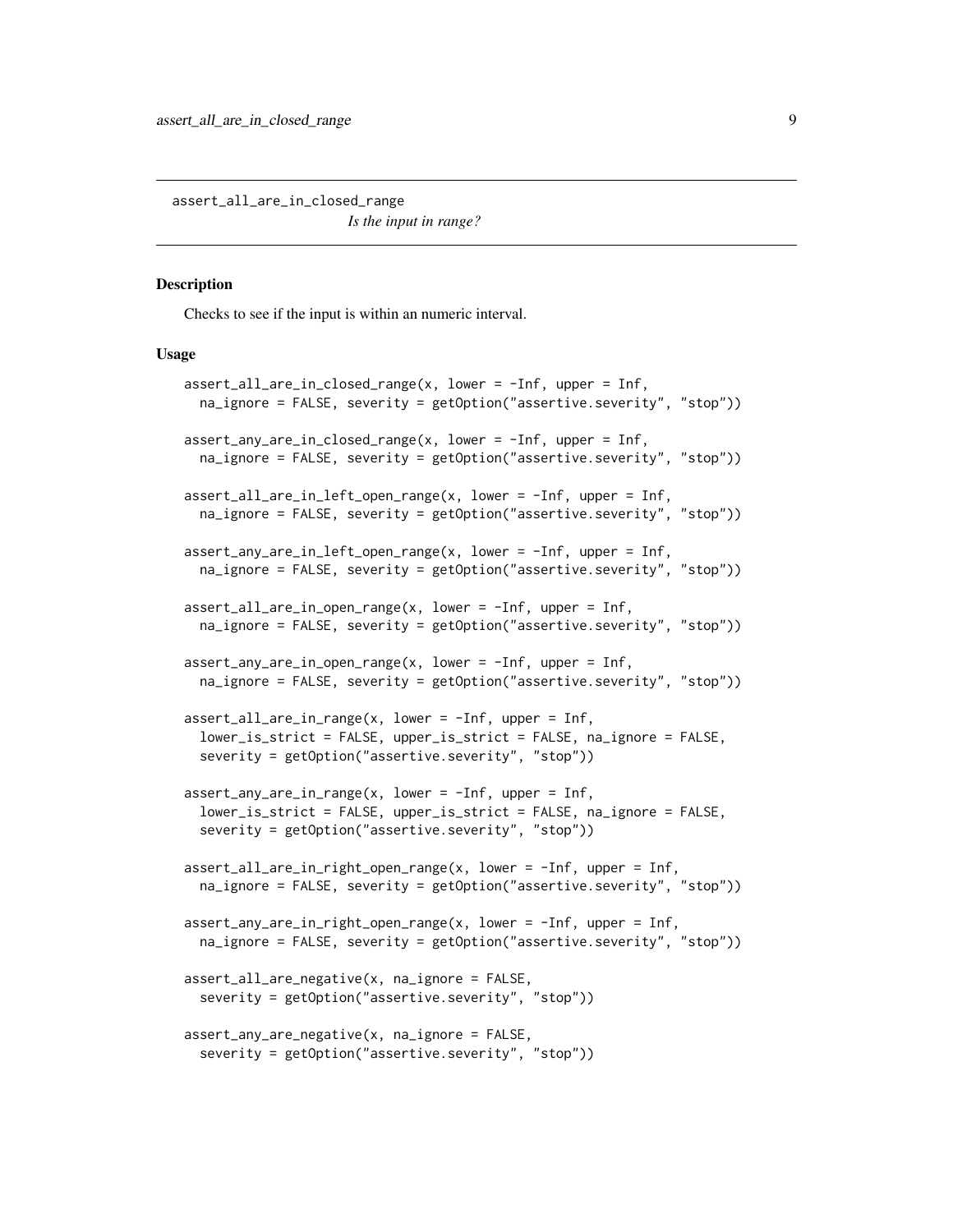```
assert_all_are_non_negative(x, na_ignore = FALSE,
  severity = getOption("assertive.severity", "stop"))
assert_any_are_non_negative(x, na_ignore = FALSE,
  severity = getOption("assertive.severity", "stop"))
assert_all_are_non_positive(x, na_ignore = FALSE,
  severity = getOption("assertive.severity", "stop"))
assert_any_are_non_positive(x, na_ignore = FALSE,
  severity = getOption("assertive.severity", "stop"))
assert_all_are_percentages(x, lower_is_strict = FALSE,
  upper_is_strict = FALSE, na_ignore = FALSE,
  severity = getOption("assertive.severity", "stop"))
assert_any_are_percentages(x, lower_is_strict = FALSE,
  upper_is_strict = FALSE, na_ignore = FALSE,
  severity = getOption("assertive.severity", "stop"))
assert_all_are_positive(x, na_ignore = FALSE,
  severity = getOption("assertive.severity", "stop"))
assert_any_are_positive(x, na_ignore = FALSE,
  severity = getOption("assertive.severity", "stop"))
assert_all_are_proportions(x, lower_is_strict = FALSE,
  upper_is_strict = FALSE, na_ignore = FALSE,
  severity = getOption("assertive.severity", "stop"))
assert_any_are_proportions(x, lower_is_strict = FALSE,
  upper_is_strict = FALSE, na_ignore = FALSE,
  severity = getOption("assertive.severity", "stop"))
is_in\_closed\_range(x, lower = -Inf, upper = Inf,xname = get_name_in_parent(x))
is_in_left_open_range(x, lower = -Inf, upper = Inf,
  xname = get_name_in_parent(x))
is_in_open_range(x, lower = -Inf, upper = Inf,xname = get_name_in_parent(x))
is_in_range(x, lower = -Inf, upper = Inf, lower_is_strict = FALSE,
  upper_is_strict = FALSE, .xname = get_name_in_parent(x))
is_in_right_open_range(x, lower = -Inf, upper = Inf,
```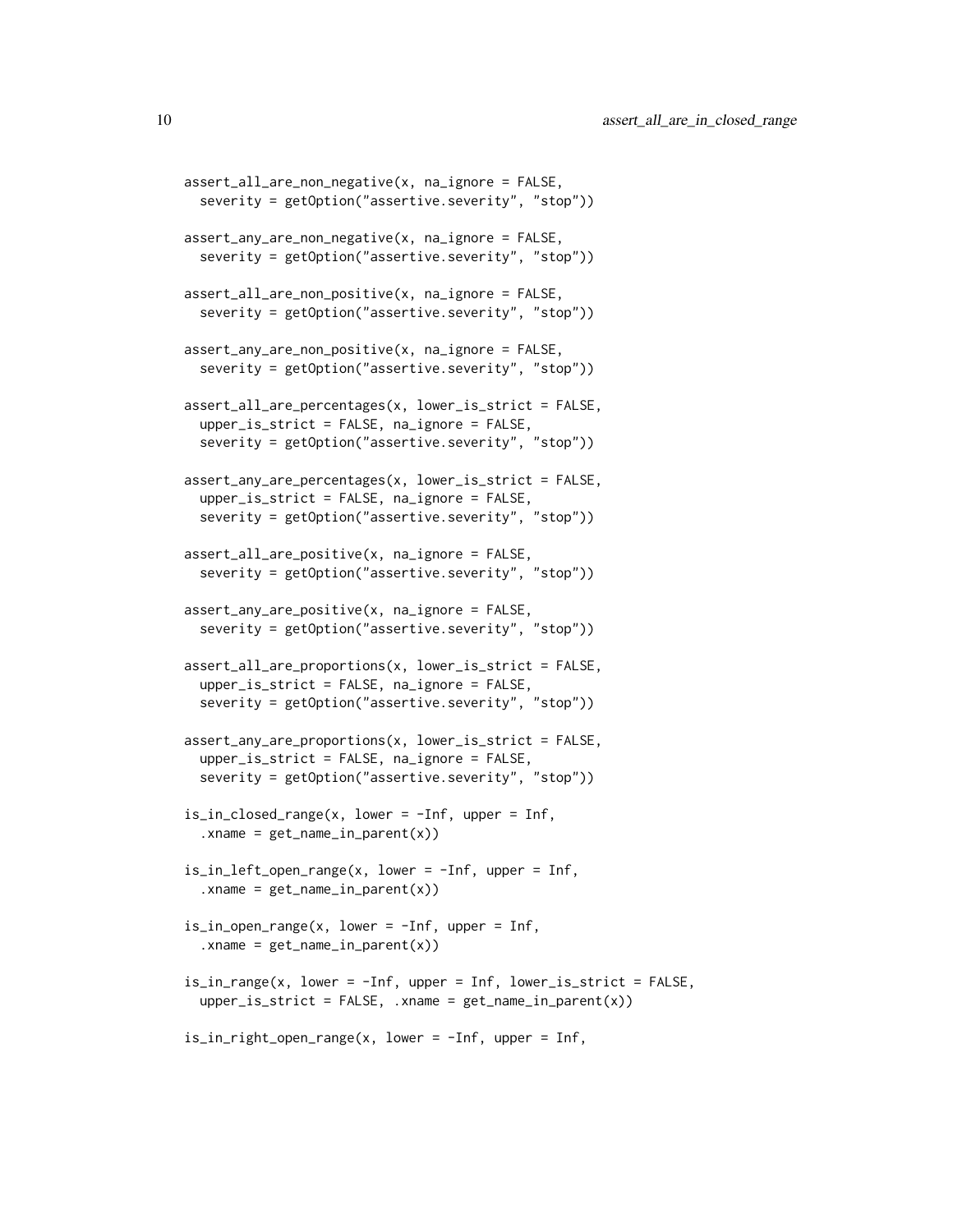```
:xname = get_name_in\_parent(x)is\_negative(x, .xname = get\_name_in\_parent(x))is\_non\_negative(x, .xname = get\_name\_in\_parent(x))is\_non\_positive(x, .xname = get\_name\_in\_parent(x))is_percentage(x, lower_is_strict = FALSE, upper_is_strict = FALSE,
  :xname = get_name_in.parent(x))is\_positive(x, .xname = get\_name_in\_parent(x))is_proportion(x, lower_is_strict = FALSE, upper_is_strict = FALSE,
  xname = get_name_in_parent(x))
```
#### Arguments

| x               | Input to check.                                                                                                                                                                                |  |
|-----------------|------------------------------------------------------------------------------------------------------------------------------------------------------------------------------------------------|--|
| lower           | Lower bound for the interval.                                                                                                                                                                  |  |
| upper           | Upper bound for the interval.                                                                                                                                                                  |  |
| na_ignore       | A logical value. If FALSE, NA values cause an error; otherwise they do not. Like<br>na. rm in many stats package functions, except that the position of the failing<br>values does not change. |  |
| severity        | How severe should the consequences of the assertion be? Either "stop", "warning",<br>"message", or "none".                                                                                     |  |
| lower_is_strict |                                                                                                                                                                                                |  |
|                 | If TRUE, the lower bound is open (strict) otherwise it is closed.                                                                                                                              |  |
| upper_is_strict |                                                                                                                                                                                                |  |
|                 | If TRUE, the upper bound is open (strict) otherwise it is closed.                                                                                                                              |  |
| .xname          | Not intended to be used directly.                                                                                                                                                              |  |
|                 |                                                                                                                                                                                                |  |

# Value

The is\_ $*$  functions return TRUE if the input is within an interval. The assert\_ $*$  functions return nothing but throw an error if the corresponding is\_\* function returns FALSE.

#### Note

is\_in\_range provides the most flexibility in determining if values are within a numeric interval. The other functions restrict the input arguments for convience in common cases. For example, is\_percentage forces the interval to be from 0 to 100. The function is not vectorized by the lower\_is\_strict and upper\_is\_strict for speed (these are assumed to be scalar logical values).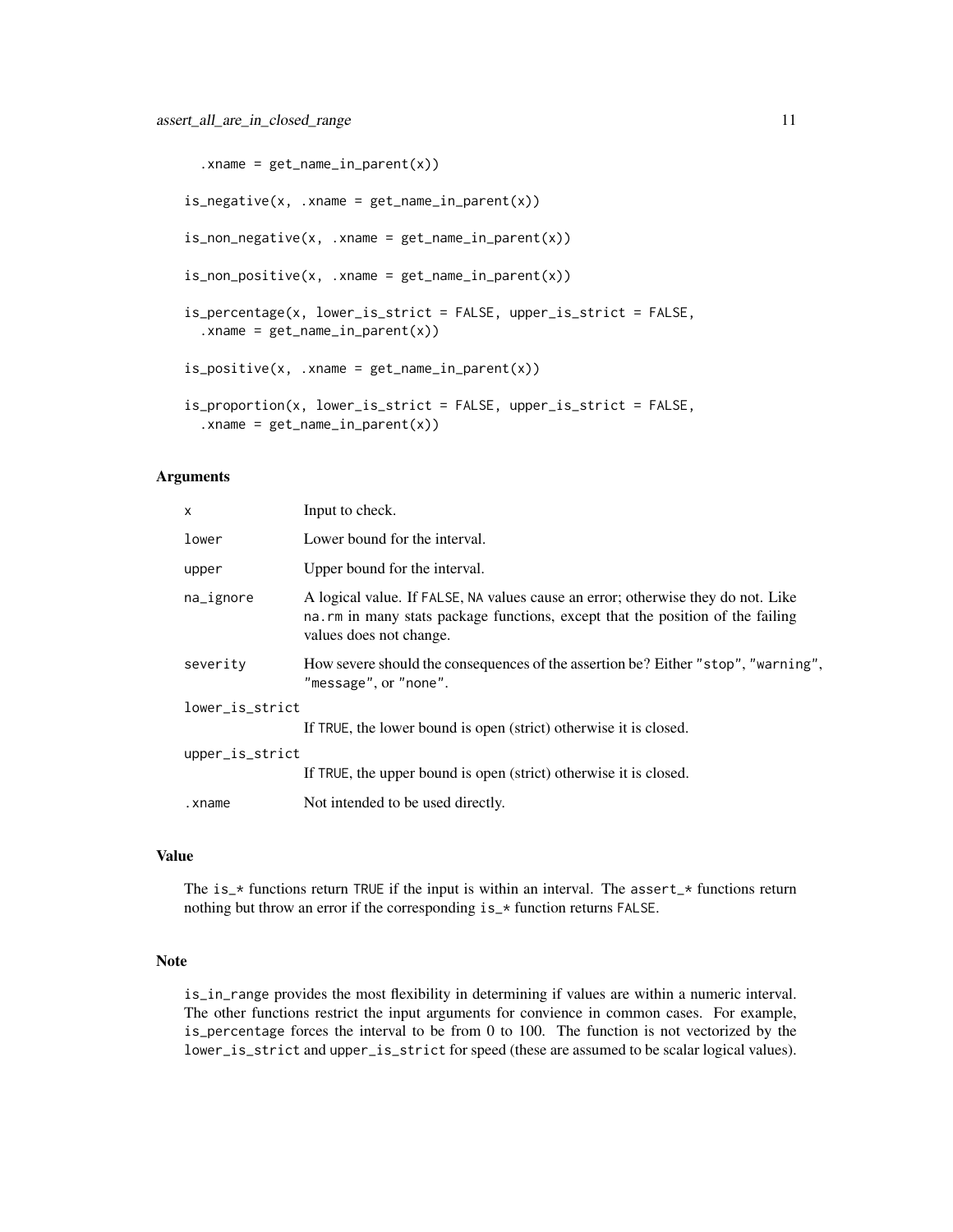#### Examples

```
assert_all_are_positive(1:10)
assert_all_are_non_negative(0:10)
assert_any_are_positive(c(-1, 1))
assert_all_are_percentages(c(0, 50, 100))
assert_all_are_proportions(c(0, 0.5, 1))
assert_all_are_in_left_open_range(1 + .Machine$double.eps, lower = 1)
```
assert\_all\_are\_nan *Is the input (not) NaN?*

#### Description

Checks to see if the input is a number that is(n't) NaN.

### Usage

```
assert_all_are_nan(x, severity = getOption("assertive.severity", "stop"))
assert_any_are_nan(x, severity = getOption("assertive.severity", "stop"))
assert_all_are_not_nan(x, severity = getOption("assertive.severity", "stop"))
assert_any_are_not_nan(x, severity = getOption("assertive.severity", "stop"))
is\_nan(x, .xname = get\_name_in\_parent(x))is\_not\_nan(x, xname = get\_name_in\_parent(x))
```
#### Arguments

| X.       | Input to check.                                                                                            |
|----------|------------------------------------------------------------------------------------------------------------|
| severity | How severe should the consequences of the assertion be? Either "stop", "warning",<br>"message", or "none". |
| .xname   | Not intended to be used directly.                                                                          |

#### Value

is\_nan wraps is.nan, coercing the input to numeric if necessary. is\_not\_nan works similarly, but returns the negation. The assert\_\* functions return nothing but throw an error if the corresponding is\_\* function returns FALSE.

#### See Also

[is.nan](#page-0-0)

<span id="page-11-0"></span>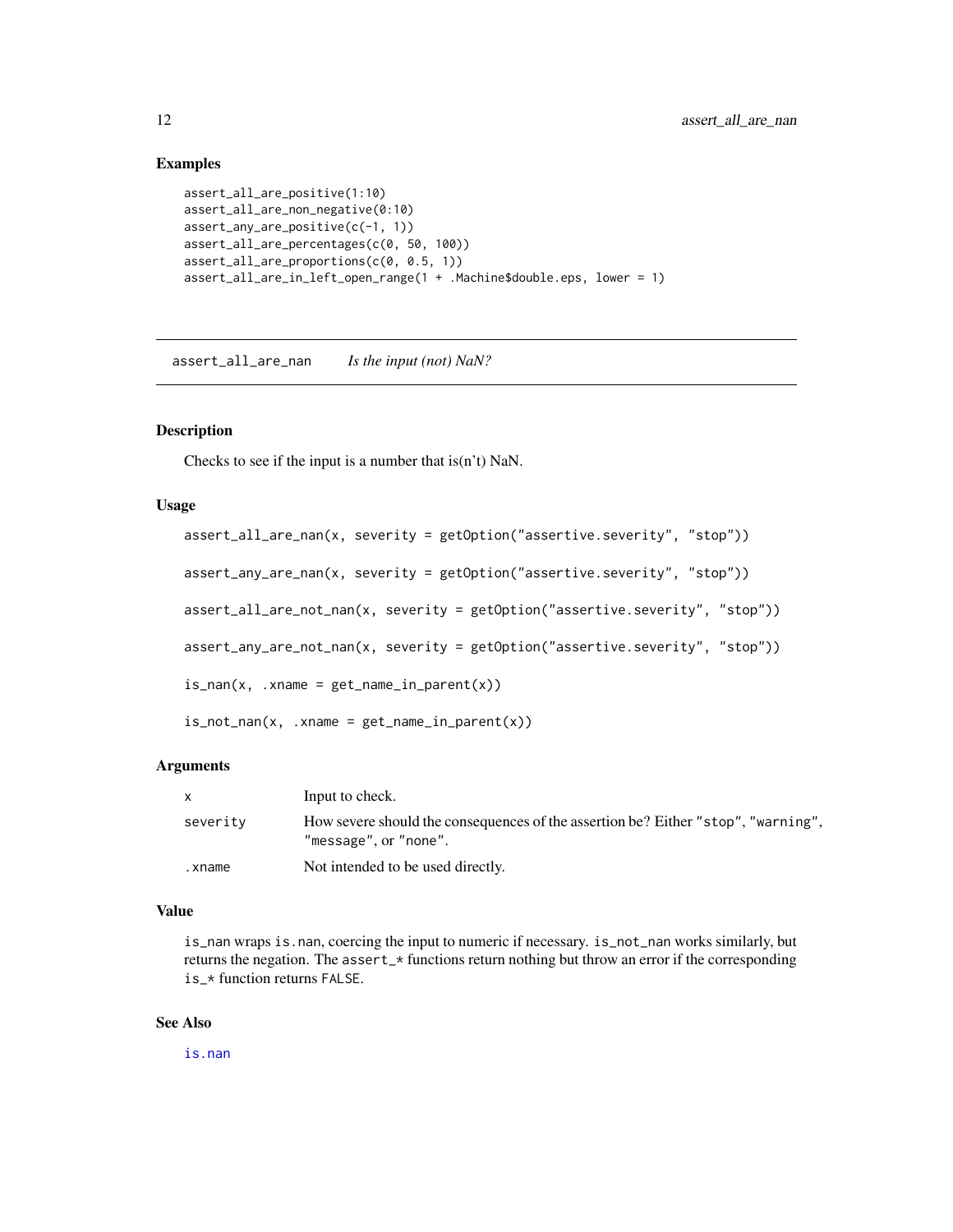#### <span id="page-12-0"></span>Examples

```
x \leq -c(0, \text{NaN}, \text{NA})is\_nan(x)is_not_nan(x)
assert_all_are_not_nan(1:10)
assert_any_are_not_nan(x)
assertive.base::dont_stop(assert_all_are_not_nan(x))
```
assert\_all\_numbers\_are\_whole\_numbers *Is the input a whole number?*

# Description

Checks that the (probably floating point) input is a whole number.

#### Usage

```
assert_all_numbers_are_whole_numbers(x, tol = 100 * .Machine$double.eps,
 na_ignore = FALSE, severity = getOption("assertive.severity", "stop"))
assert_any_numbers_are_whole_numbers(x, tol = 100 * .Machine$double.eps,
 na_ignore = FALSE, severity = getOption("assertive.severity", "stop"))
assert_all_are_whole_numbers(x, tol = 100 * .Machine$double.eps,
 na_ignore = FALSE, severity = getOption("assertive.severity", "stop"))
assert_any_are_whole_numbers(x, tol = 100 * .Machine$double.eps,
 na_ignore = FALSE, severity = getOption("assertive.severity", "stop"))
is_whole_number(x, tol = 100 * .Machine$double.eps,
  :xname = get_name_in\_parent(x))
```
#### Arguments

| $\mathsf{X}$ | Input to check.                                                                                                                                                                                |
|--------------|------------------------------------------------------------------------------------------------------------------------------------------------------------------------------------------------|
| tol          | Differences smaller than tol are not considered.                                                                                                                                               |
| na_ignore    | A logical value. If FALSE, NA values cause an error; otherwise they do not. Like<br>na. rm in many stats package functions, except that the position of the failing<br>values does not change. |
| severity     | How severe should the consequences of the assertion be? Either "stop", "warning",<br>"message", or "none".                                                                                     |
| .xname       | Not intended to be used directly.                                                                                                                                                              |

#### Value

TRUE if the input is a whole number.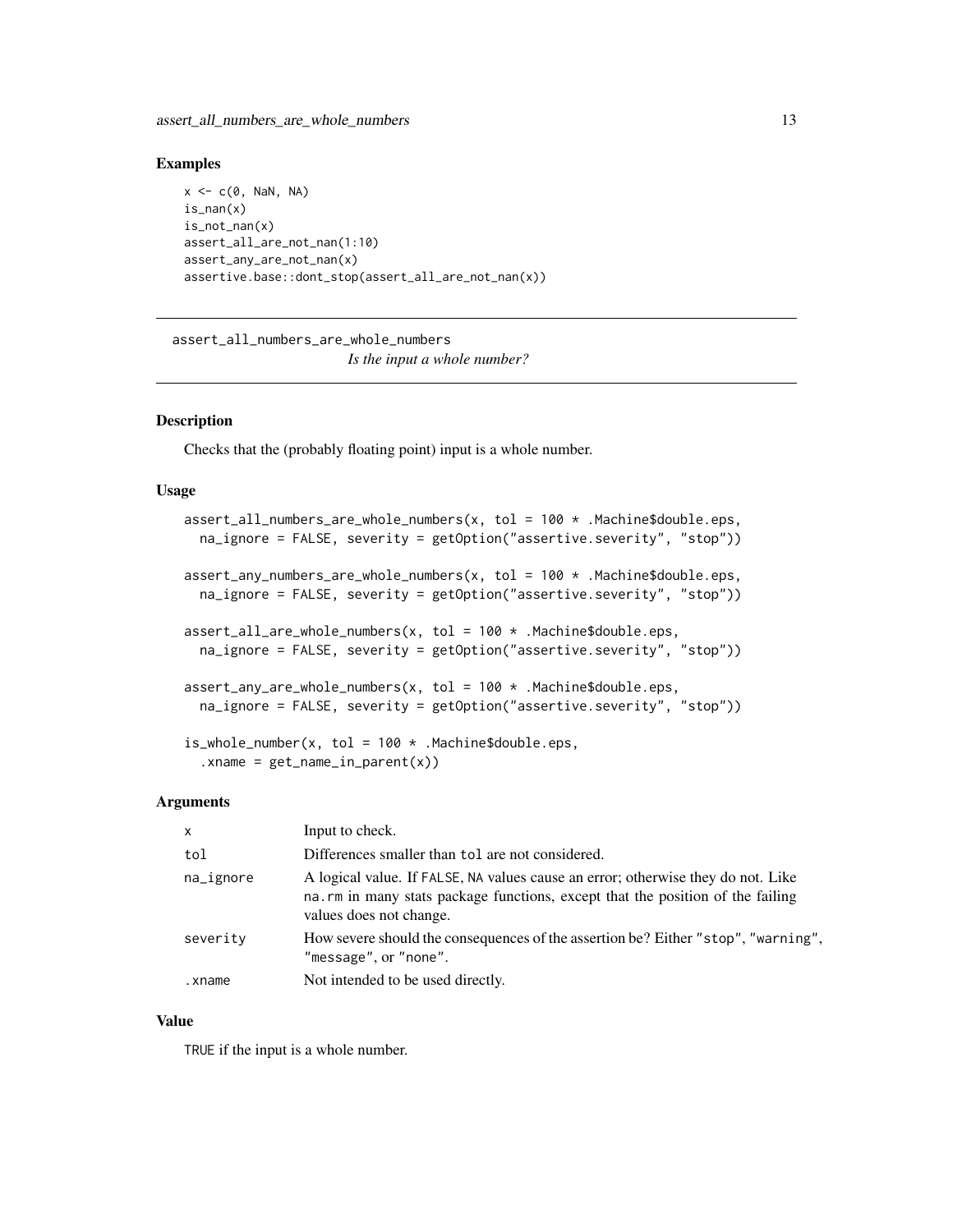The term whole number is used to distinguish from integer in that the input x need not have type integer. In fact it is expected that x will be numeric.

# See Also

is\_divisible\_by

# Examples

```
# 1, plus or minus a very small number
x <- 1 + c(0, .Machine$double.eps, -.Machine$double.neg.eps)
# By default, you get a bit of tolerance for rounding errors
is_whole_number(x)
# Set the tolerance to zero for exact matching.
is_whole_number(x, tol = 0)
```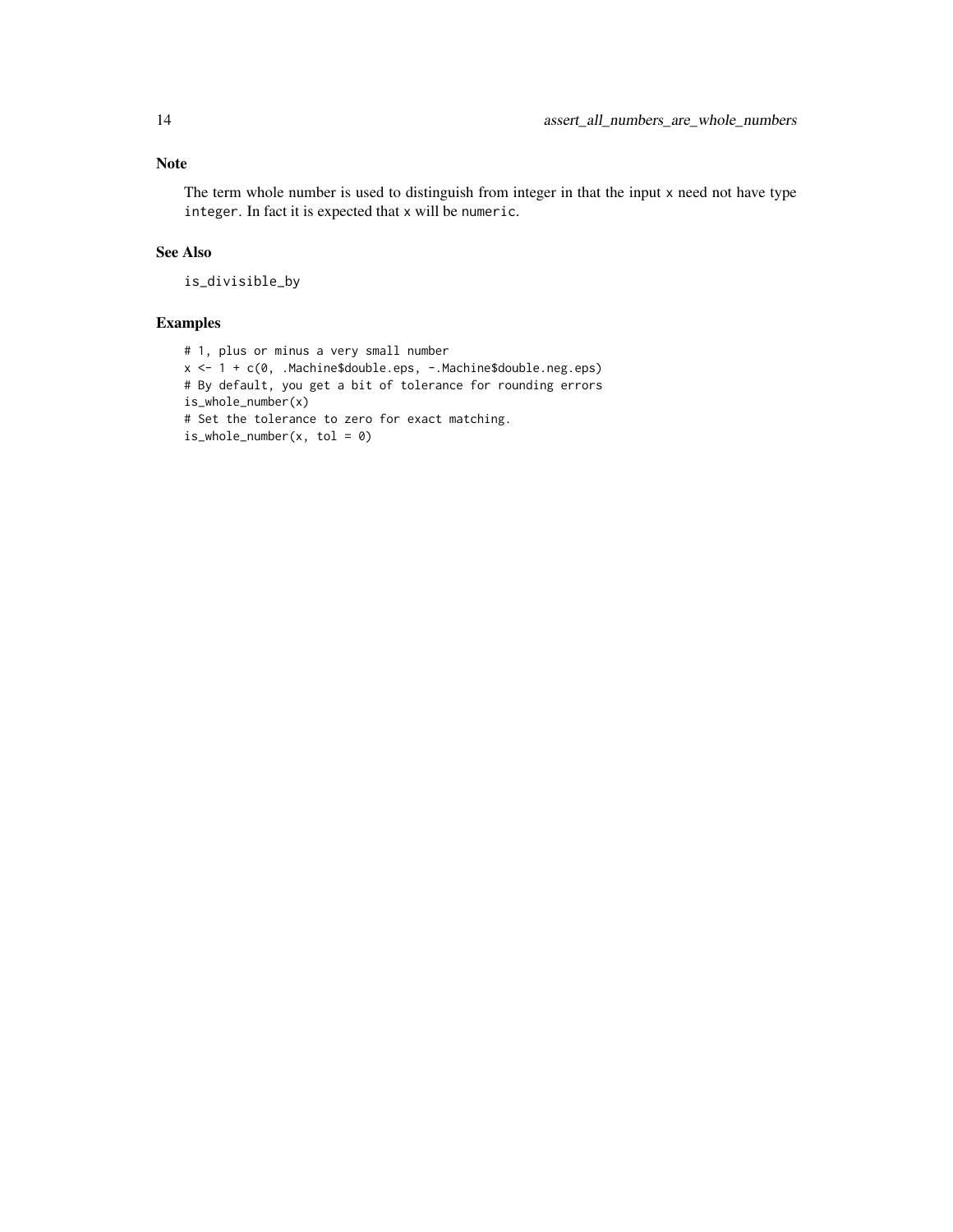# <span id="page-14-0"></span>**Index**

assert\_all\_are\_divisible\_by, [2](#page-1-0) assert\_all\_are\_equal\_to, [3](#page-2-0) assert\_all\_are\_even *(*assert\_all\_are\_divisible\_by*)*,  $\mathcal{D}$ assert\_all\_are\_finite, [6](#page-5-0) assert\_all\_are\_greater\_than *(*assert\_all\_are\_equal\_to*)*, [3](#page-2-0) assert\_all\_are\_greater\_than\_or\_equal\_to *(*assert\_all\_are\_equal\_to*)*, [3](#page-2-0) assert\_all\_are\_imaginary, [7](#page-6-0) assert\_all\_are\_in\_closed\_range, [9](#page-8-0) assert\_all\_are\_in\_left\_open\_range *(*assert\_all\_are\_in\_closed\_range*)*,  $\overline{Q}$ assert\_all\_are\_in\_open\_range *(*assert\_all\_are\_in\_closed\_range*)*, [9](#page-8-0) assert\_all\_are\_in\_range *(*assert\_all\_are\_in\_closed\_range*)*,  $\mathbf Q$ assert\_all\_are\_in\_right\_open\_range *(*assert\_all\_are\_in\_closed\_range*)*,  $\Omega$ assert\_all\_are\_infinite *(*assert\_all\_are\_finite*)*, [6](#page-5-0) assert\_all\_are\_less\_than *(*assert\_all\_are\_equal\_to*)*, [3](#page-2-0) assert\_all\_are\_less\_than\_or\_equal\_to *(*assert\_all\_are\_equal\_to*)*, [3](#page-2-0) assert\_all\_are\_nan, [12](#page-11-0) assert\_all\_are\_negative *(*assert\_all\_are\_in\_closed\_range*)*,  $\alpha$ assert\_all\_are\_negative\_infinity *(*assert\_all\_are\_finite*)*, [6](#page-5-0) assert\_all\_are\_non\_negative *(*assert\_all\_are\_in\_closed\_range*)*, [9](#page-8-0)

assert\_all\_are\_non\_positive *(*assert\_all\_are\_in\_closed\_range*)*,  $\alpha$ assert\_all\_are\_not\_equal\_to *(*assert\_all\_are\_equal\_to*)*, [3](#page-2-0) assert\_all\_are\_not\_nan *(*assert\_all\_are\_nan*)*, [12](#page-11-0) assert\_all\_are\_odd *(*assert\_all\_are\_divisible\_by*)*,  $\mathcal{D}$ assert\_all\_are\_percentages *(*assert\_all\_are\_in\_closed\_range*)*,  $\mathbf{o}$ assert\_all\_are\_positive *(*assert\_all\_are\_in\_closed\_range*)*,  $\mathbf{o}$ assert\_all\_are\_positive\_infinity *(*assert\_all\_are\_finite*)*, [6](#page-5-0) assert\_all\_are\_proportions *(*assert\_all\_are\_in\_closed\_range*)*,  $\mathbf Q$ assert\_all\_are\_real *(*assert\_all\_are\_imaginary*)*, [7](#page-6-0) assert\_all\_are\_whole\_numbers *(*assert\_all\_numbers\_are\_whole\_numbers*)*, [13](#page-12-0) assert\_all\_numbers\_are\_whole\_numbers, [13](#page-12-0) assert\_any\_are\_divisible\_by *(*assert\_all\_are\_divisible\_by*)*,  $\mathcal{D}$ assert\_any\_are\_equal\_to *(*assert\_all\_are\_equal\_to*)*, [3](#page-2-0) assert\_any\_are\_even *(*assert\_all\_are\_divisible\_by*)*,  $\mathcal{D}$ assert\_any\_are\_finite *(*assert\_all\_are\_finite*)*, [6](#page-5-0) assert\_any\_are\_greater\_than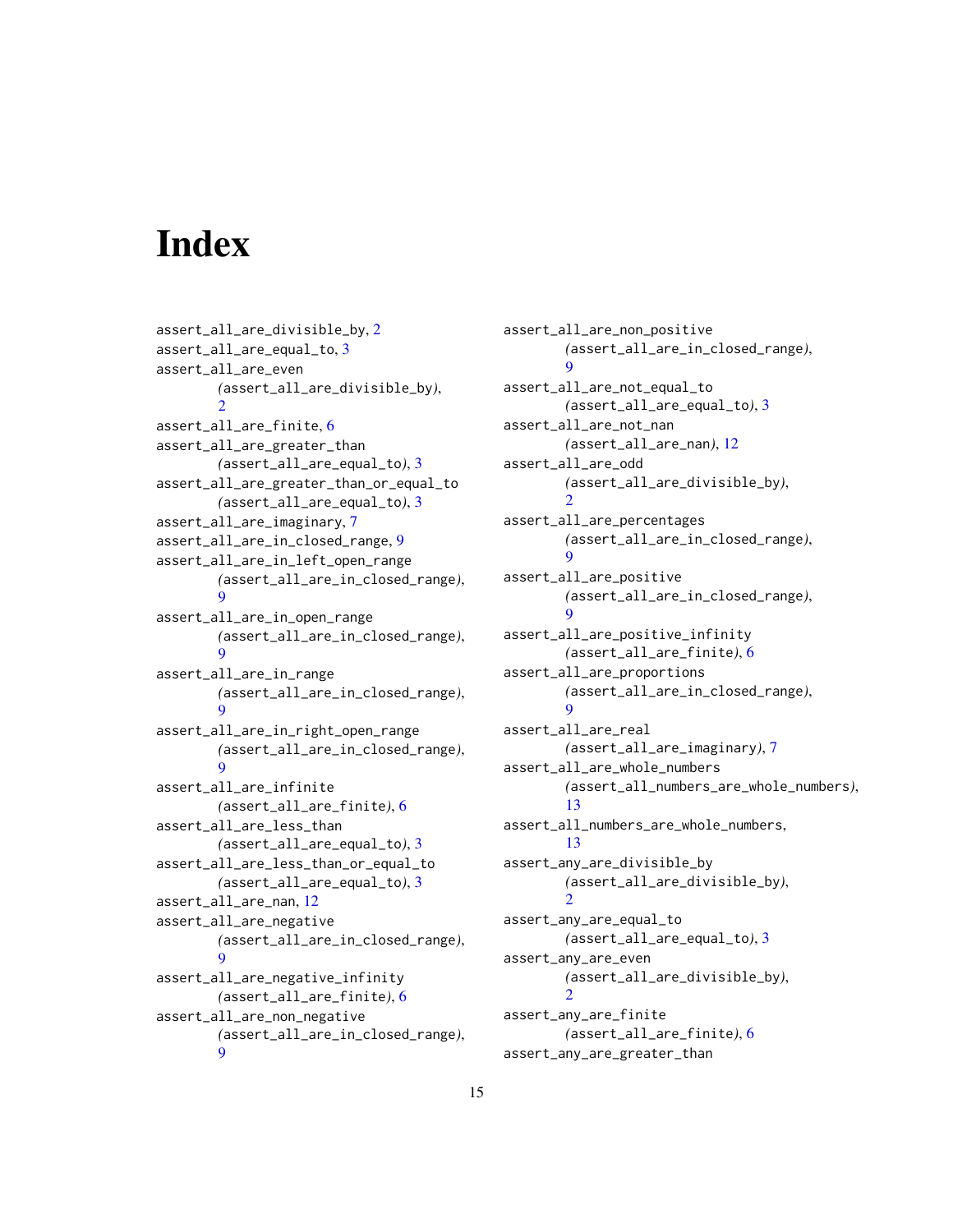*(*assert\_all\_are\_equal\_to*)*, [3](#page-2-0) assert\_any\_are\_greater\_than\_or\_equal\_to *(*assert\_all\_are\_equal\_to*)*, [3](#page-2-0) assert\_any\_are\_imaginary *(*assert\_all\_are\_imaginary*)*, [7](#page-6-0) assert\_any\_are\_in\_closed\_range *(*assert\_all\_are\_in\_closed\_range*)*, [9](#page-8-0) assert\_any\_are\_in\_left\_open\_range *(*assert\_all\_are\_in\_closed\_range*)*, [9](#page-8-0) assert\_any\_are\_in\_open\_range *(*assert\_all\_are\_in\_closed\_range*)*,  $\mathbf{o}$ assert\_any\_are\_in\_range *(*assert\_all\_are\_in\_closed\_range*)*, [9](#page-8-0) assert\_any\_are\_in\_right\_open\_range *(*assert\_all\_are\_in\_closed\_range*)*,  $\Omega$ assert\_any\_are\_infinite *(*assert\_all\_are\_finite*)*, [6](#page-5-0) assert\_any\_are\_less\_than *(*assert\_all\_are\_equal\_to*)*, [3](#page-2-0) assert\_any\_are\_less\_than\_or\_equal\_to *(*assert\_all\_are\_equal\_to*)*, [3](#page-2-0) assert\_any\_are\_nan *(*assert\_all\_are\_nan*)*, [12](#page-11-0) assert\_any\_are\_negative *(*assert\_all\_are\_in\_closed\_range*)*,  $\mathbf Q$ assert\_any\_are\_negative\_infinity *(*assert\_all\_are\_finite*)*, [6](#page-5-0) assert\_any\_are\_non\_negative *(*assert\_all\_are\_in\_closed\_range*)*,  $\mathbf Q$ assert\_any\_are\_non\_positive *(*assert\_all\_are\_in\_closed\_range*)*,  $\Omega$ assert\_any\_are\_not\_equal\_to *(*assert\_all\_are\_equal\_to*)*, [3](#page-2-0) assert\_any\_are\_not\_nan *(*assert\_all\_are\_nan*)*, [12](#page-11-0) assert\_any\_are\_odd *(*assert\_all\_are\_divisible\_by*)*, [2](#page-1-0) assert\_any\_are\_percentages *(*assert\_all\_are\_in\_closed\_range*)*,

# $\mathbf Q$

assert\_any\_are\_positive *(*assert\_all\_are\_in\_closed\_range*)*, [9](#page-8-0) assert\_any\_are\_positive\_infinity *(*assert\_all\_are\_finite*)*, [6](#page-5-0) assert\_any\_are\_proportions *(*assert\_all\_are\_in\_closed\_range*)*,  $\mathbf Q$ assert\_any\_are\_real *(*assert\_all\_are\_imaginary*)*, [7](#page-6-0) assert\_any\_are\_whole\_numbers *(*assert\_all\_numbers\_are\_whole\_numbers*)*, [13](#page-12-0) assert\_any\_numbers\_are\_whole\_numbers *(*assert\_all\_numbers\_are\_whole\_numbers*)*, [13](#page-12-0) complex, *[8](#page-7-0)* is.finite, *[7](#page-6-0)* is.nan, *[12](#page-11-0)* is\_divisible\_by *(*assert\_all\_are\_divisible\_by*)*,  $\mathcal{D}$ is\_equal\_to *(*assert\_all\_are\_equal\_to*)*, [3](#page-2-0) is\_even *(*assert\_all\_are\_divisible\_by*)*, [2](#page-1-0) is\_finite *(*assert\_all\_are\_finite*)*, [6](#page-5-0) is\_greater\_than *(*assert\_all\_are\_equal\_to*)*, [3](#page-2-0) is\_greater\_than\_or\_equal\_to *(*assert\_all\_are\_equal\_to*)*, [3](#page-2-0) is\_imaginary *(*assert\_all\_are\_imaginary*)*, [7](#page-6-0) is\_in\_closed\_range *(*assert\_all\_are\_in\_closed\_range*)*, [9](#page-8-0) is\_in\_left\_open\_range *(*assert\_all\_are\_in\_closed\_range*)*, [9](#page-8-0) is\_in\_open\_range *(*assert\_all\_are\_in\_closed\_range*)*,  $\alpha$ is\_in\_range *(*assert\_all\_are\_in\_closed\_range*)*,  $\mathbf Q$ 

is\_in\_right\_open\_range *(*assert\_all\_are\_in\_closed\_range*)*, [9](#page-8-0)